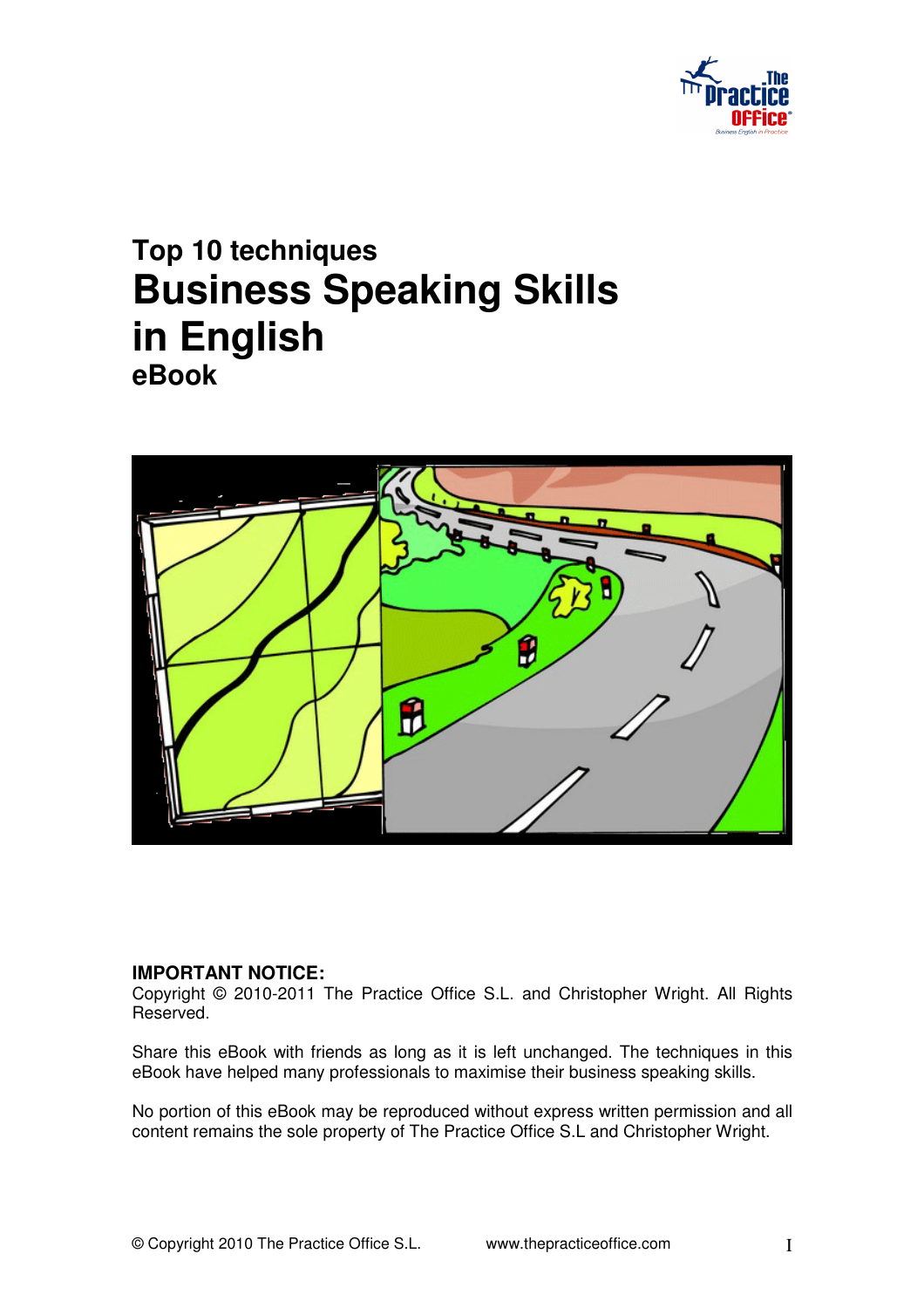

# **Contents Page / Checklist**

**Acerca de / About The Practice Office** 

**How to use this eBook**

| 1. Technique 1:   | <b>Set Smart Goals</b>           |
|-------------------|----------------------------------|
| 2. Technique 2:   | Make it a game                   |
| 3. Technique 3:   | <b>Know yourself</b>             |
| 4. Technique 4:   | Find business speaking partners  |
| 5. Technique 5:   | <b>Squeeze your time</b>         |
| 6. Technique 6:   | Get a progress report            |
| 7. Technique 7:   | The effective communicator       |
| 8. Technique 8:   | <b>Clear, Simple and Concise</b> |
| 9. Technique 9:   | <b>Cultural norms</b>            |
| 10. Technique 10: | <b>Communication techniques</b>  |
|                   |                                  |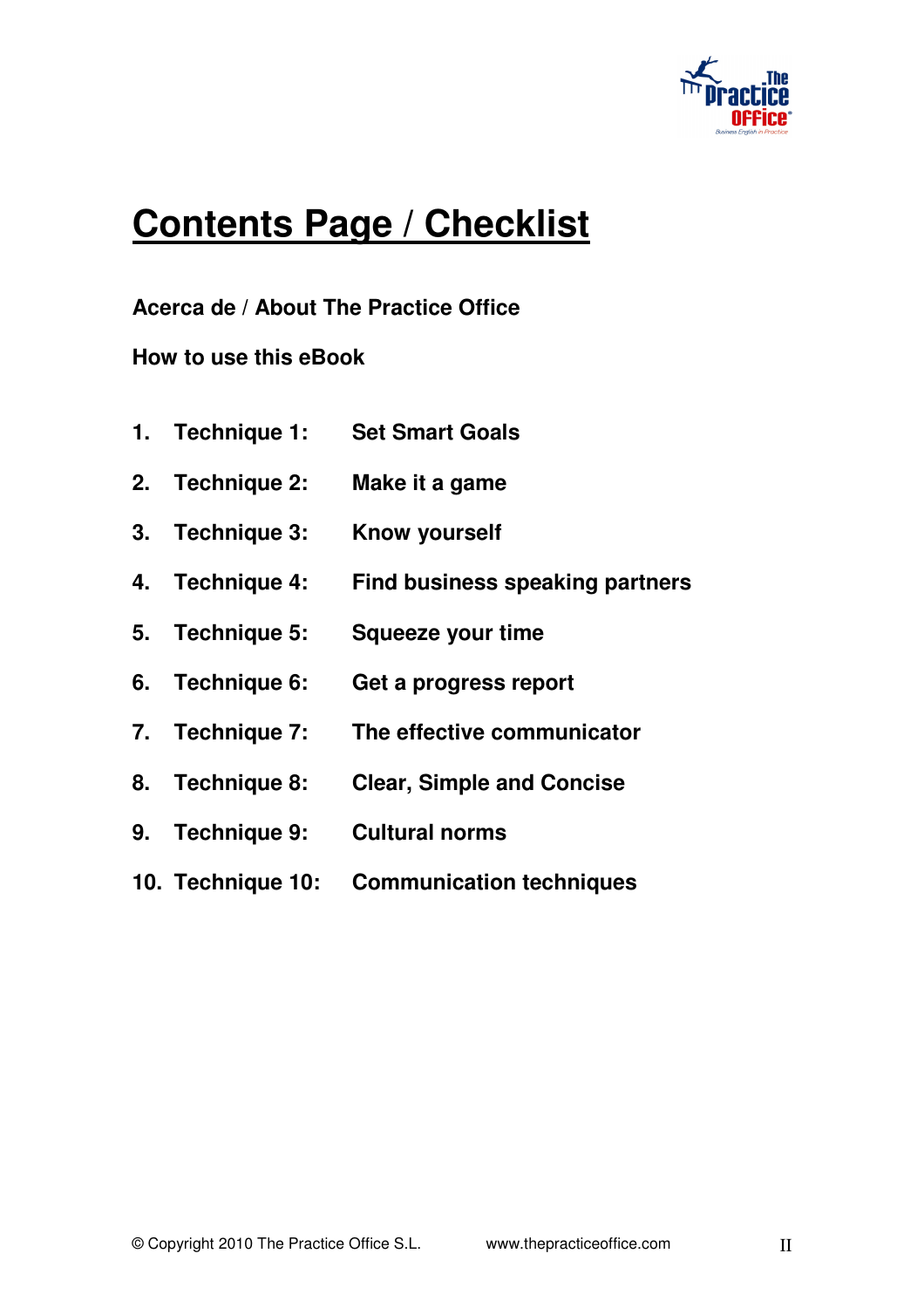

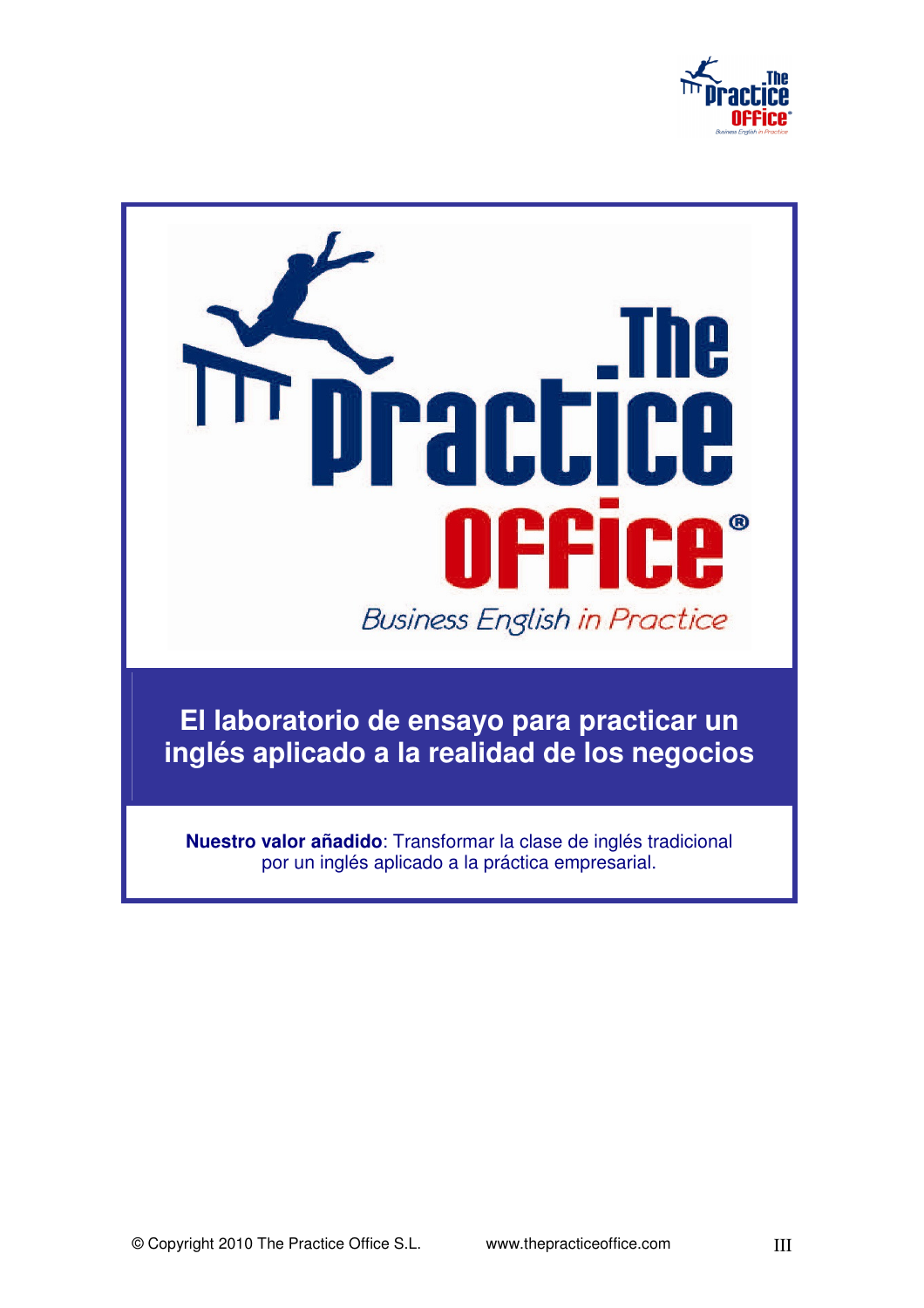

#### **Acerca de / About The Practice Office**

www.thepracticeoffice.com

### **Inglés de negocios: ¿Teoría o práctica?**

Una nueva metodología basada en la práctica para ganar confianza y mejorar simultáneamente:

- tu inglés en el trabajo
- **tu desempeño en inglés (Business English y Business Skills)**

En The Practice Office utilizamos role-plays y dinámicas de grupo que ofrecen a los profesionales **una inmersión trabajando en inglés en España**. Es decir la práctica real de tus funciones en inglés y en equipo.

Recreamos situaciones internacionales de negocios para que los profesionales practiquen y mejoren su inglés de negocio a medida que trabajan en este idioma y en grupo.

Funciones como reuniones, negociaciones, presentaciones, llamadas telefónicas, teleconferencing, técnicas comerciales, networking, redacción empresarial (email e informes), trabajo en equipo, servicio al cliente, etcétera.

\*Nuestros programas son para profesionales con un nivel intermedio (B1 y B2) y/o avanzado (C1).

"I can work in English because I practice working in English". Israel Valcarcel, Banco Santander.

"I feel comfortable in my job because I practice real business situations" Aneta Waldon, Hertz Equipment Rental

### **What is High Performance working?**

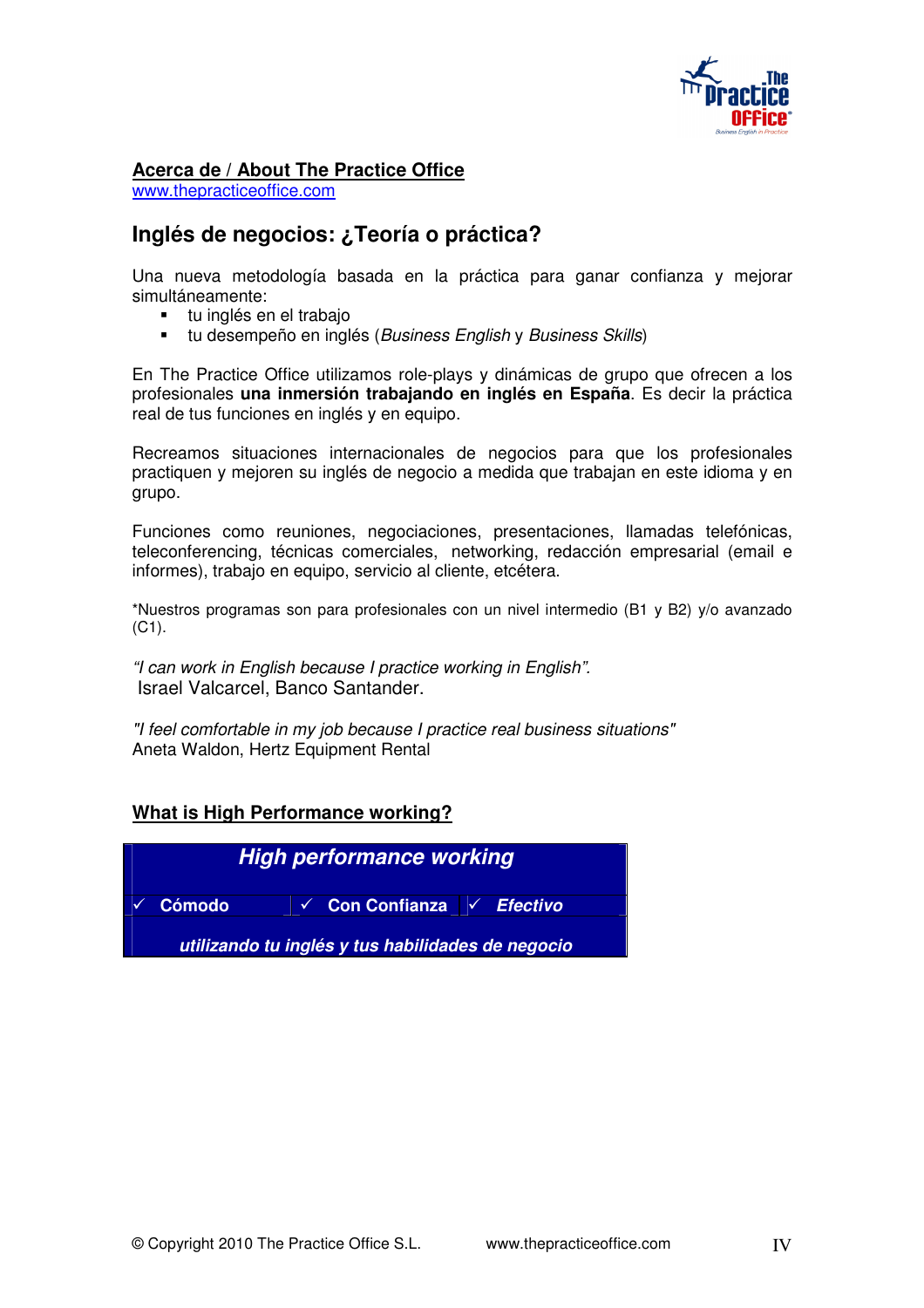

### **How to use this eBook?**

**Top 10 techniques** provide 10 top techniques (simple, practical and easy to use) to improve your Business Speaking Skills in English.

As with all The Practice Office training products the goal is simple;

| <b>High performance working</b>        |  |                        |  |  |
|----------------------------------------|--|------------------------|--|--|
| Comfortable √ Confident                |  | $\checkmark$ Effective |  |  |
| using your English and Business Skills |  |                        |  |  |

Best wishes,

Christopher Wright

**Director** The Practice Office S.L. www.thepracticeoffice.com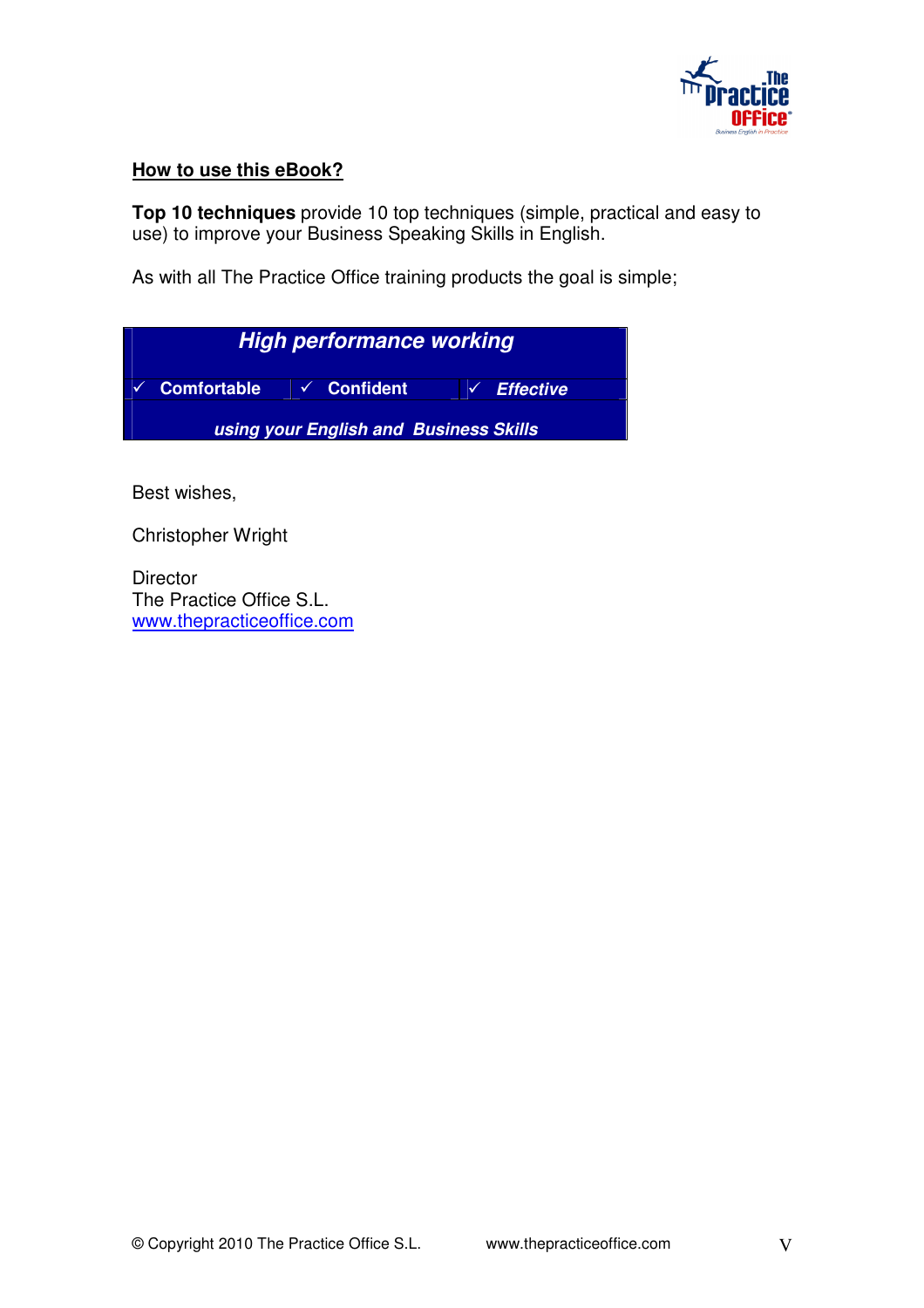

# Set SMART Goals

Define your goals and know how to measure them

Ever wondered why some people are better at achieving their goals in life? Simple, they don't just set goals they set SMART goals. Without SMART goals a professional is like a boat at sea without a compass, lost!

### **SMART Goals**

> Specific

Specifically define goals.

**M**easurable

Establish criteria for measuring progress towards achieving a goal.

**A**chievable

Humanly possible to achieve with the resources and timeframe you have.

**R**ealistic

Set a realistic goal to help you make measurable progress – for motivation.  $\triangleright$  **Timely** 

A goal must have a time frame or else it could last forever and never finish.

- Define a **SMART** business speaking goal.
- $\triangleright$  E.g. watch or listen to international business news (CNN, BBC, etc) and then record (webcam) a spoken summary. Do this twice a week for a month.
	- o Specific: Explain something clearly, simply and concisely.
	- $\circ$  Measurable: Criteria (clear, simple, concise) (5 = excellent: 1 = bad).
	- o Achievable: 10 minutes, twice a week.
	- o Realistic: Improve from 3 to 4 for all criteria (clear, simple, concise)
	- o Timely: One month.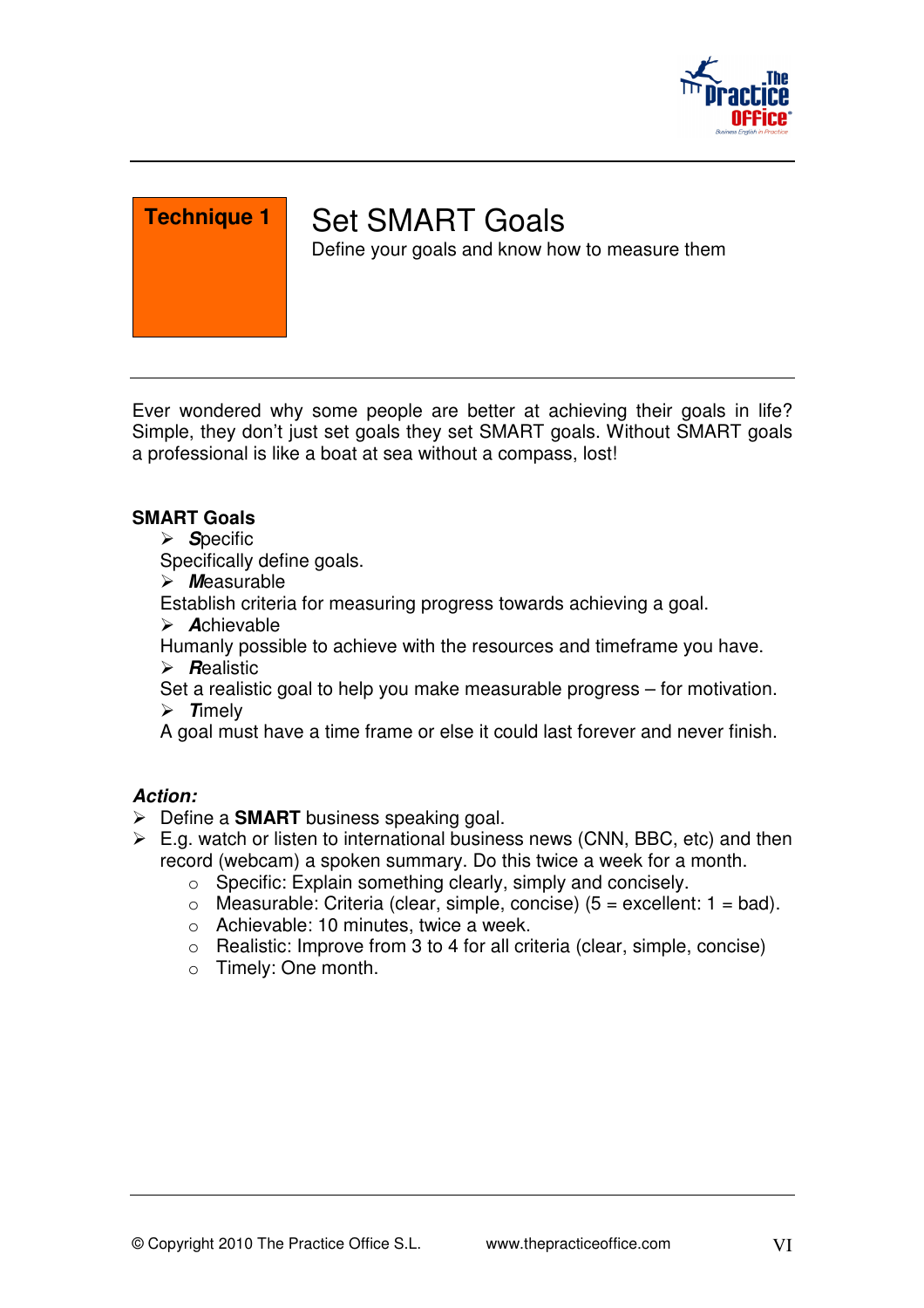



Make it a game We learn best through fun challenges

You have a demanding job, maybe a family to attend to, and surely a long list of everyday responsibilities and obligations.

Do you really need another boring obligation? No.

We believe that accelerated learning happens when the brain is entertained and challenged, just watch kids for example. Test this with your child's homework.

Tell them, "You need to work hard and put in effort when you do homework". Or tell them, "Let's make this (homework) a game?" (with fun challenges). See which one motivates them better to learn.

So when you have to do something, ask yourself, "how can I convert this into a game (with fun challenges)?

- $\triangleright$  Every time we discuss another strategy, try and make it into a game (with fun challenges).
- $\triangleright$  E.g. think of a prize if you achieve Technique 3's action.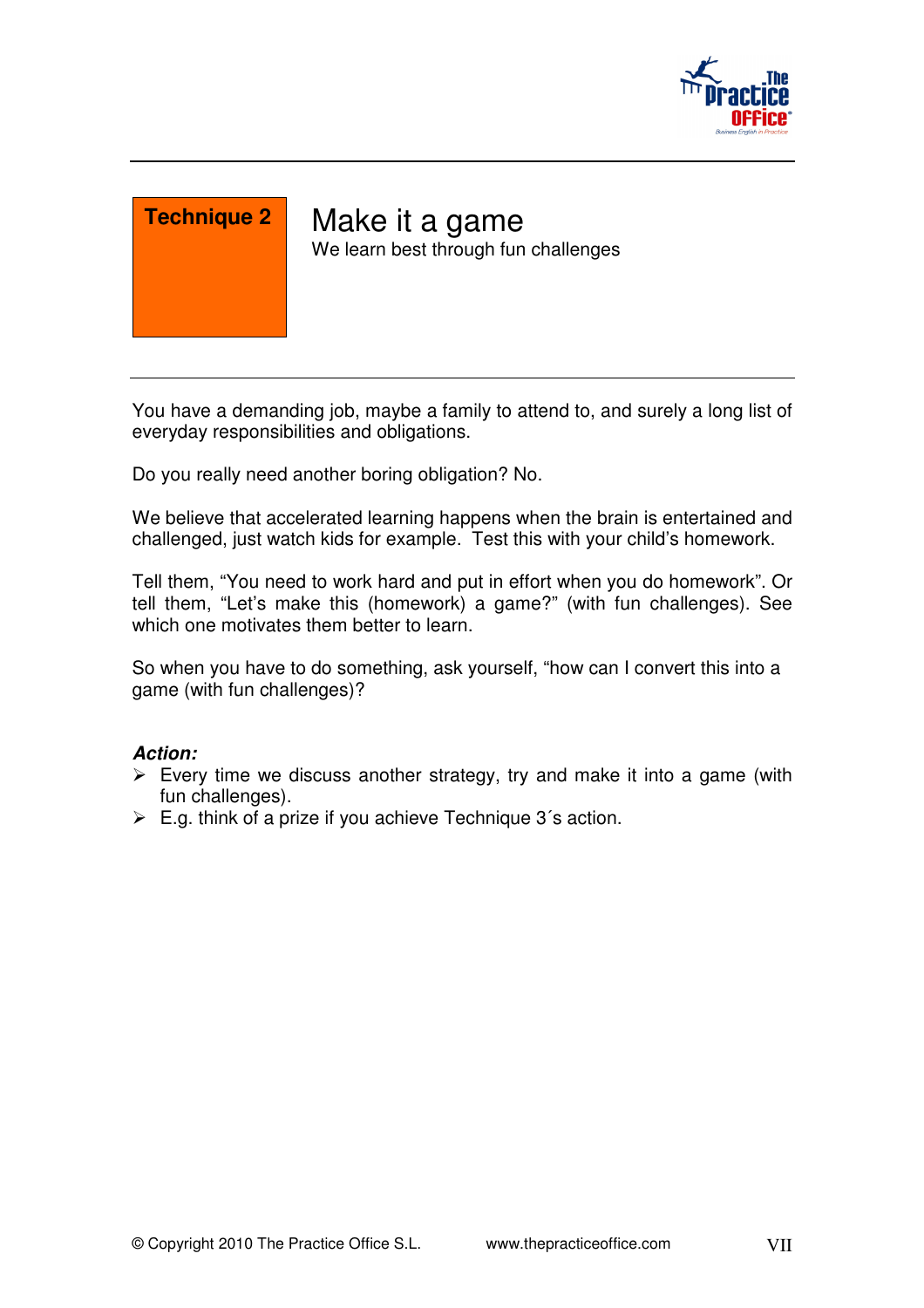

### Know yourself

Learn what you do well and what needs improving

### **Know your strengths and your areas to improve.**

Complete this self assessment to help you.

### **Self Assessment**

Read each statement, grade yourself from 1 to 5 for each  $(1 =$  Often,  $5 =$  Never)

- **1.** Do you focus too much on speaking accurately at the expense of your fluency skills?
- **2.** When you express your ideas are they unclear, complex and long?
- **3.** Do you find it hard to logically structure your ideas when speaking?
- **4.** You don't think about what your objective is when speaking in situations?
- **5.** Do you find it difficult to be enthusiastic when speaking?
- **6.** Do you find it difficult to vary the volume and speed of your voice?
- **7.** When speaking its hard for you to be confident?
- **8.** Is it hard for you to change between speaking formally and informally?
- **9.** You don't manage your time well when speaking in business situations?
- **10.** Do you wait to be asked questions rather than initiate a conversation?

- $\triangleright$  If you scored too many 1s and 2s, set yourself the task of achieving 3s and 4s.
- $\triangleright$  E.g. I will score 3's and 4's in Numbers 1-5 during one week. Your business speaking skills will improve quicker as you reduce the effect of bad habits on your development.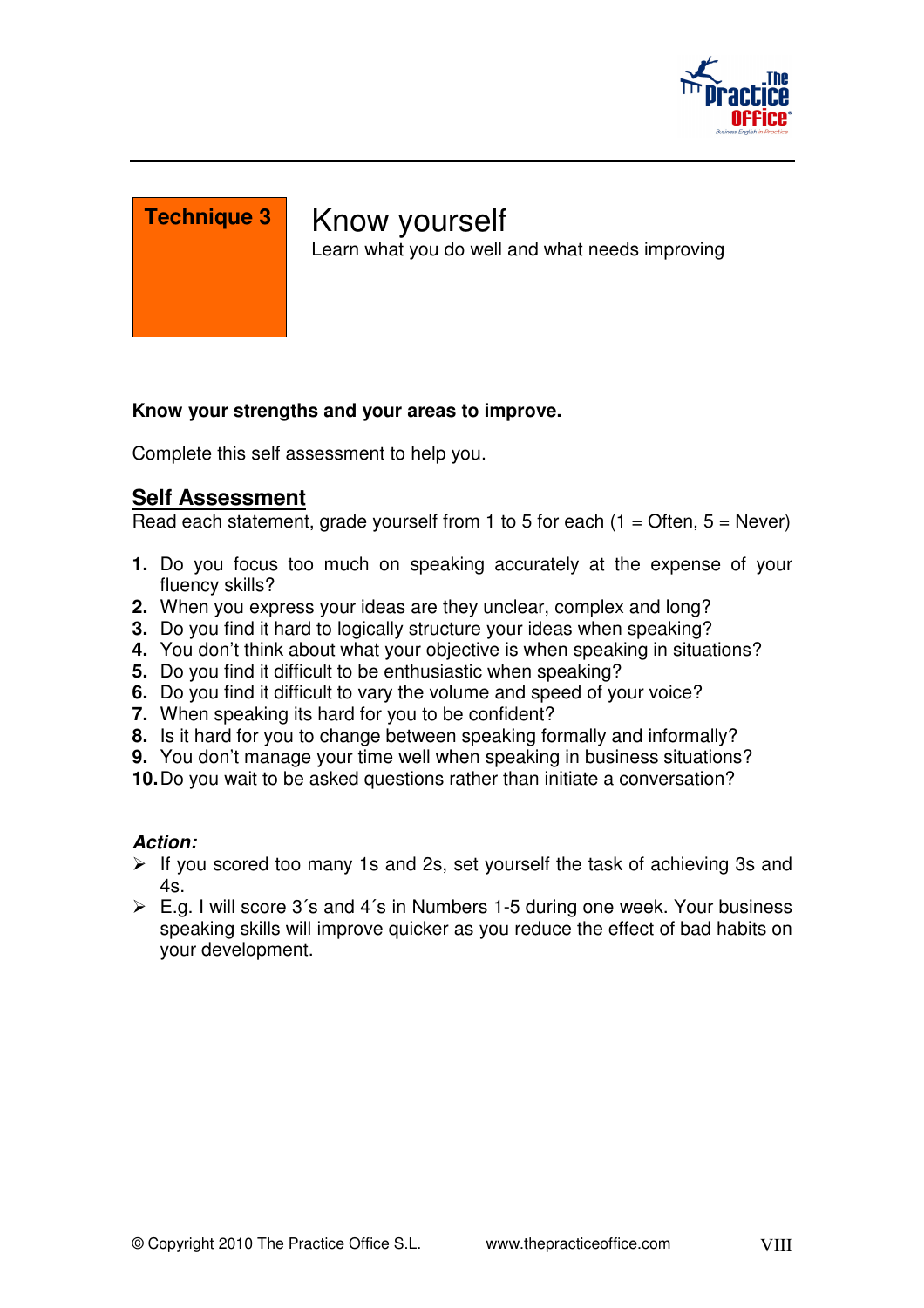

### Find business speaking partners

You're not alone – find business speaking partners

New technology offers many opportunities to practice business speaking.

Online language learning communities enable you to meet people looking to exchange and practice languages. They focus on general English but if you know what type of partner you want, you can find a business speaking partner.

When joining and online community, here are some tips.

- 1. Give limited personal information.
- 2. Use a pseudonym for your username to help you stay anonymous.
- 3. Remember whatever information you give can be seen by the world.
- 4. In your preferences, write that you're looking to practice business speaking.
- 5. Choose an appropriate business speaking partner (Age, Profession, Position, Interests, etc)
- 6. Buy headphones and a microphone.
- 7. Free internet calls. Set up a Skype account http://www.skype.com/intl/es/

### Speaking Practice - Online language learning Communities

- 1. Livemocha www.livemocha.com
- 2. Mixxer http://www.language-exchanges.org/
- 3. www.busuu.com

Business Speaking Practice – Online Community

1. Business Speakers Corner (BSC) at http://www.thepracticeoffice.com/Practice.html

### International Communities

1. www.internations.org – community for foreign professionals (network and events) in all major European cities (Madrid, Rome, London, Berlin, etc)

### **Action:**

 $\triangleright$  Find a business speaking partner and practice 1 hour a week.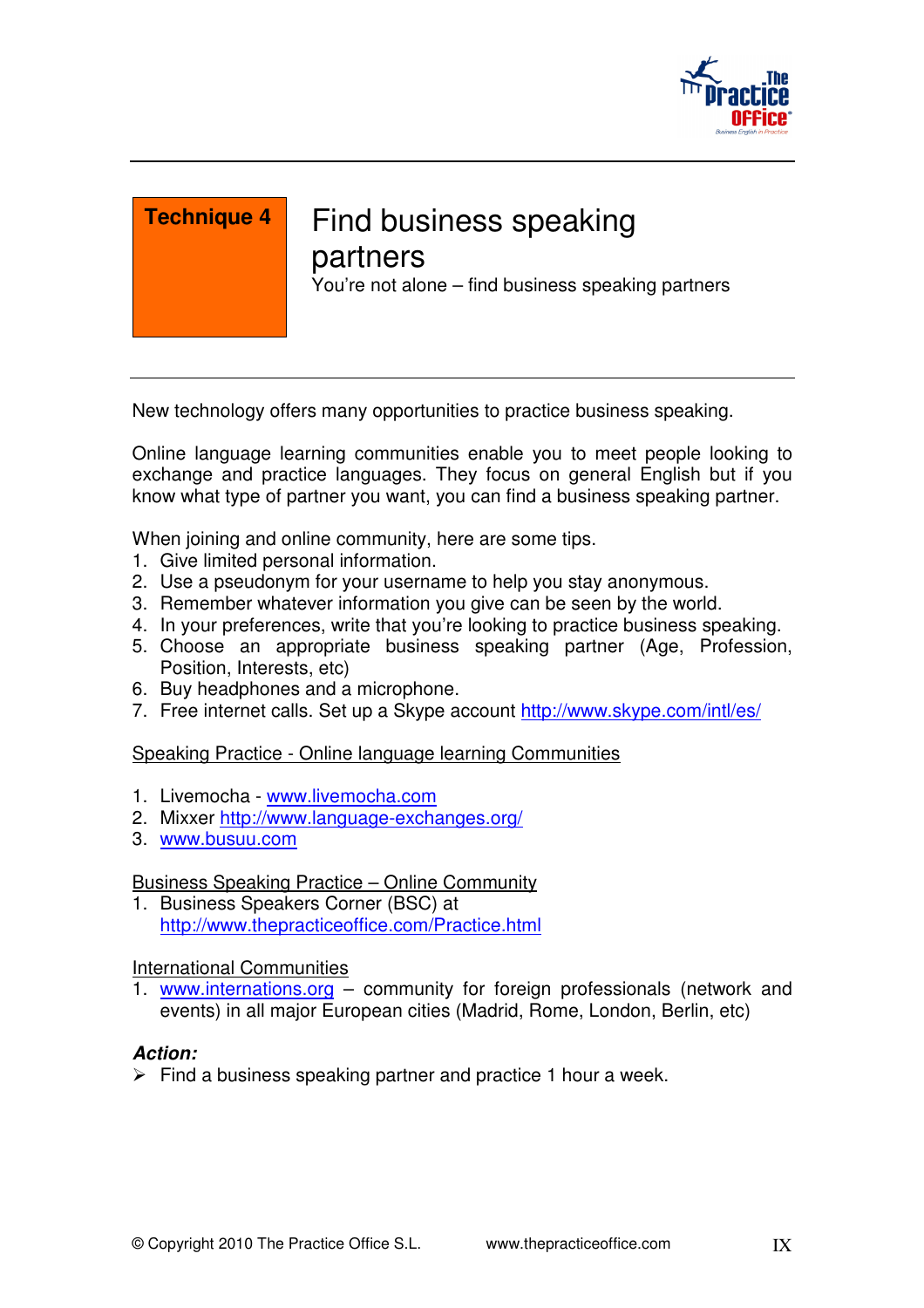

Squeeze your time Use your time productively.

Here are some suggestions to help you use your time productively.

Before starting business speaking set your goal criteria.

Then record yourself either using audacity http://audacity.sourceforge.net/ or using your webcam software.

Then ask for feedback based on your criteria. Ask a business trainer, teacher, colleague, friend or family member.

#### Business speaking practice tips

- 1. Practice speaking for 1-3 minutes about a specific area. E.g. explain a process or give an opinion.
- 2. Choose an article and practice reading it in front of the mirror. Concentrate on practising using your voice (e.g. clear, volume, speed, intonation, tone, pronunciation, etc).
- 3. Listen and take note of the business speaking skills of good communicators. Then practice mixing their communication techniques with your natural style.

### **Action:**

 $\triangleright$  Practice number 2) five times.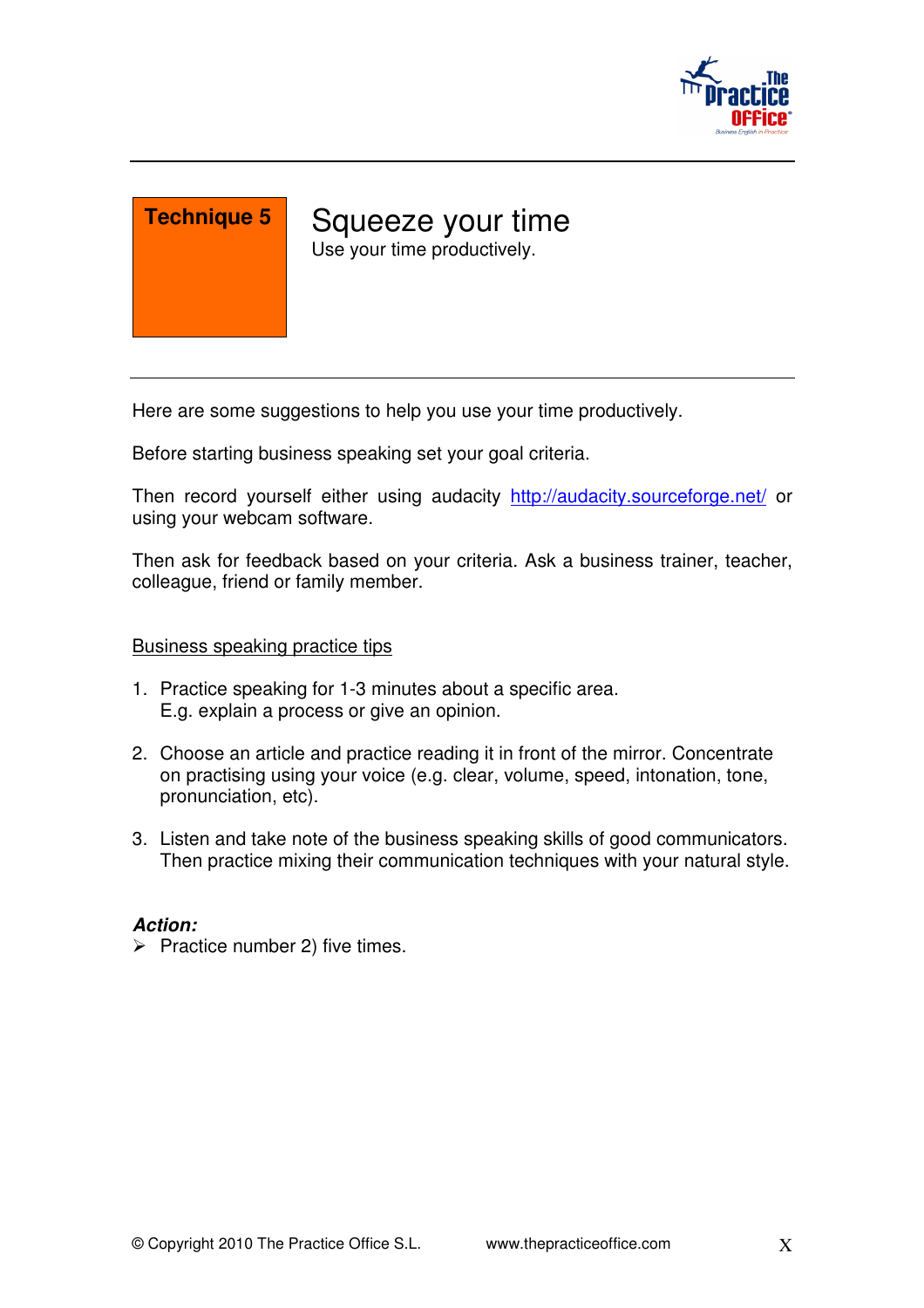

### Get a progress report

- 1) Practice
- 2) Evaluate & Feedback
- 3) Practice

Motivation is one of the key aspects of learning anything.

Without motivation we quickly lose interest and often decide not to continue.

Motivation comes from knowing that we're making progress. This is best achieved by asking others (you respect) to evaluate you and give you feedback.

BSC trainers use the following criteria to evaluate business speaking practice.

**1. Achieve Objective** (Did they achieve the objective?)

(Example objectives: to inform, to convince, to answer the question)

- **2. Transmit Ideas** (Clear, Concise, Simple)
- **3. Structure** (Logical, Organisation)

**4. Manner** (Confidence, enthusiasm, directness)

- **5. Voice** (Volume, flexibility, intonation)
- **6. Professional English** (Appropriate use, accuracy)
- **7. Time Management** (Not too short nor too long)

Note: Evaluators need to identify a balance of strengths and areas to improve.

- $\triangleright$  Record yourself explaining a process or giving an opinion in 3-4 minutes. Evaluate yourself using the above criteria of 7 points.
- $\triangleright$  Then ask someone to give you feedback.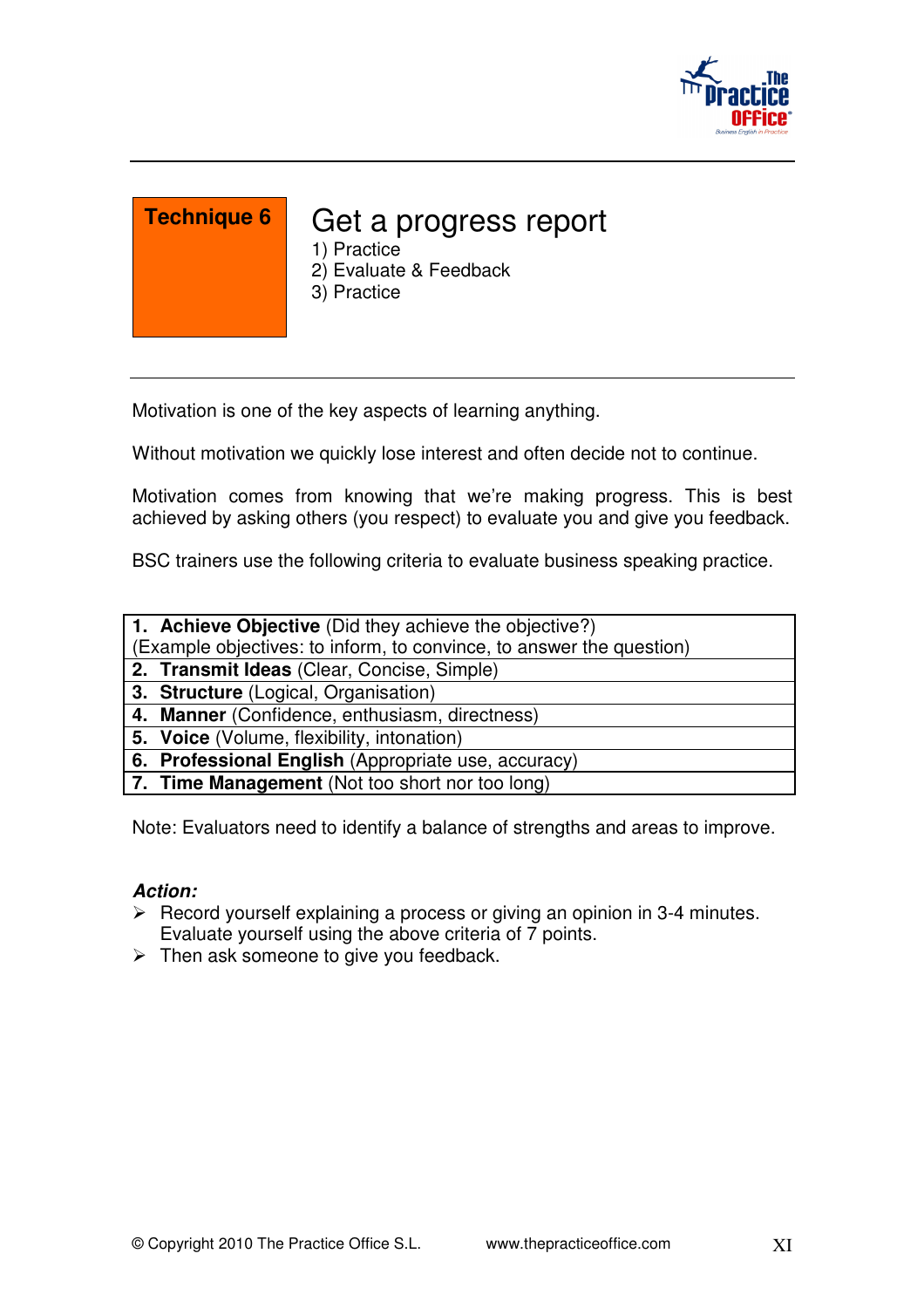

### Good Communicators

- 1. Get your ideas across
- 2. Make sure you are understood.
- 3. Communicate with confidence.

Working in the global business world we have and will meet many different professionals with varying levels of English.

Some will be extremely fluent, while some you will barely understand.

But do you know what's most surprising and interesting? Some of the best communicators are the ones who are less fluent and have strong accents.

What all Good Communicators have in common is the following.

- Getting your ideas across (transmitting your ideas to people).
- $\triangleright$  Making sure you are understood.
- $\triangleright$  Communicating with confidence.

When Good Communicators make mistakes, they don't concentrate on them, because they don't want to get blocked. They just concentrate on 1-3.

Don't worry about embarrassment – as you try and get better, you'll see others encouraging and appreciating your efforts.

Also as you practice more you'll relax more allowing you to concentrate on 1-3.

- $\triangleright$  Replace your old internal voice that says "you made a mistake, people will laugh at you", "everyone makes mistakes and that is how we all learn".
- $\triangleright$  E.g. write down an example of when you ignored your "internal voice".
	- o What did the internal voice say?
	- o What happened when you ignored it?
	- o What was the result?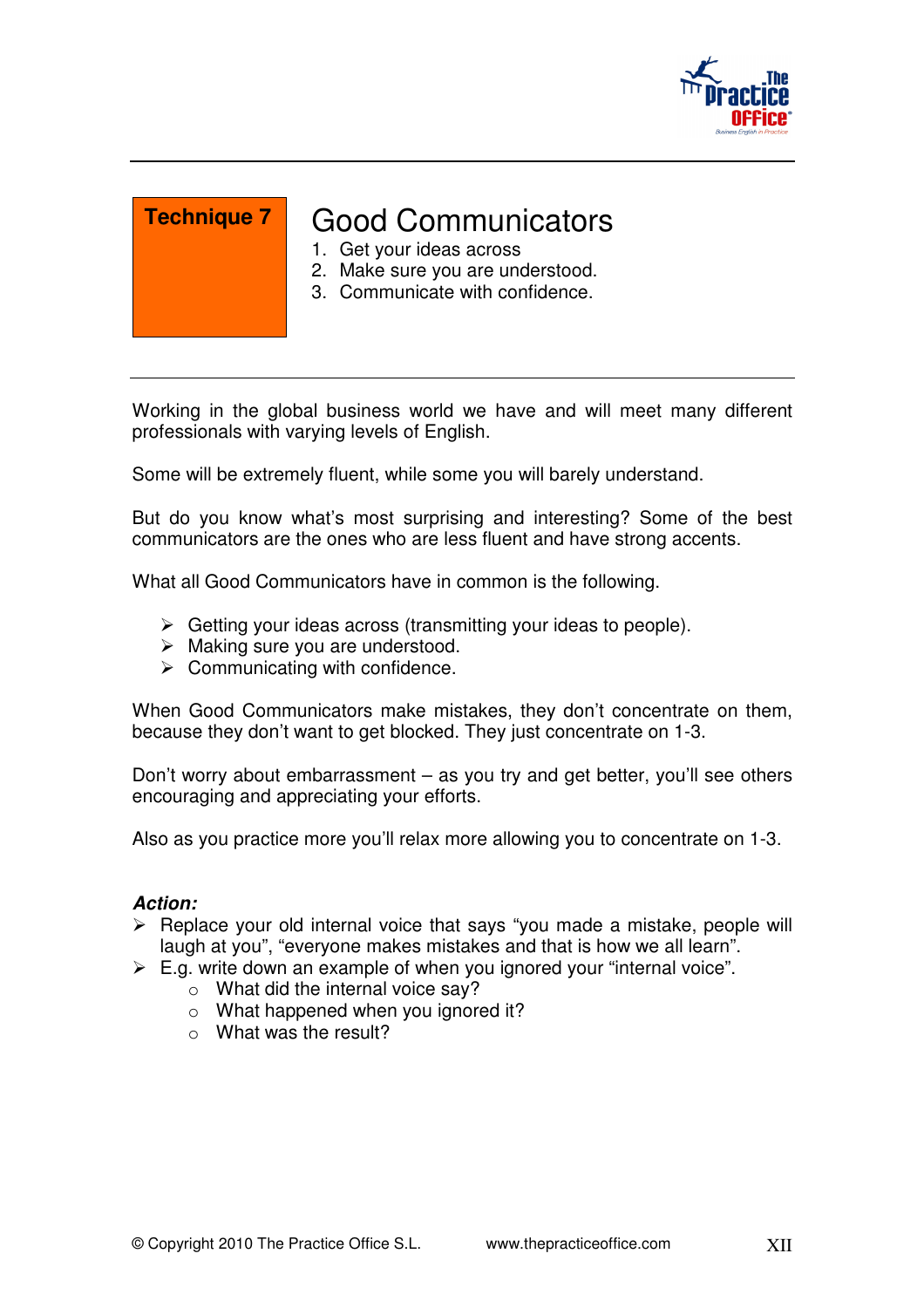

Clear, Simple and Concise Change the chip in your brain.

Each language has different cultural norms that influence the language. For example, Spanish is eloquent and Japanese is indirect and diplomatic.

However in the global business world, the most valued communication is quick and clear.

86% of people using English for International Business are not native speakers. So there's no place for local metaphors, slang and expressions if communication is your main objective.

Quick and effective International communication is **clear, simple** and **concise**.

The key to this communication base is to change the chip in our brains. This new chip, is more powerful than Intel, it's the **CSC** chip. It enables us to communicate our ideas in International Business quickly and effectively.

### **CSC Chip**

- **C**lear
- **S**imple
- **C**oncise

### **Action:**

 $\triangleright$  Think of an international business situation in the past when you weren't clear, simple and concise when communicating your ideas. What could you have done differently?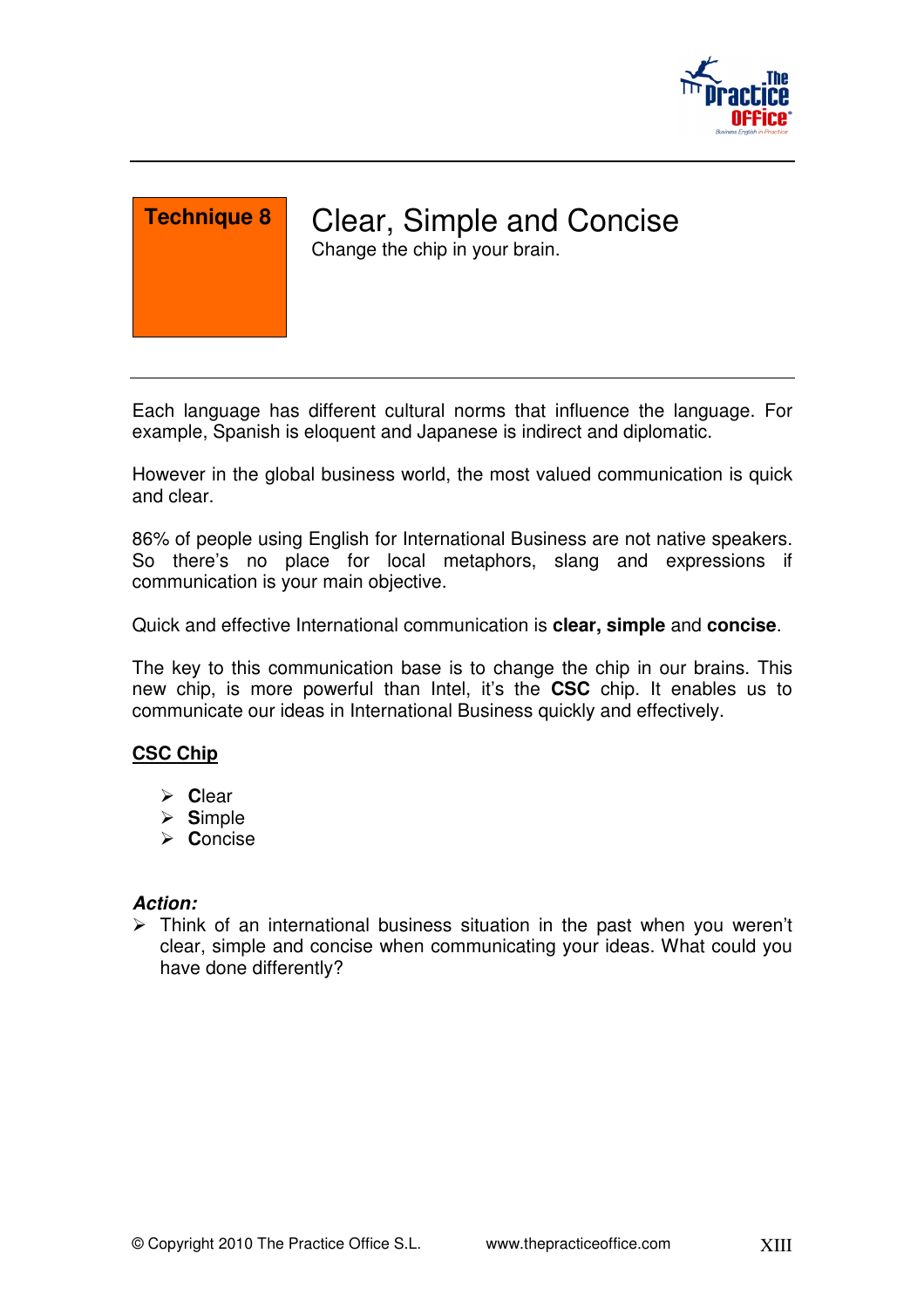



# Cultural norms

Why do Japanese people bow when they greet people?

To be truly effective communicating in the world we need to understand cultural norms; our own and other cultures.

Each culture has unique "do's and don'ts" that can be very different from those in your own culture. They are called cultural norms.

In Japanese culture its helpful to know how to bow. While in the Middle East we suggest you don't show the soles of your shoes to your potential clients.

Sources of Information:

- http://www.executiveplanet.com/
- $\triangleright$  Colleagues or business partners that have visited that country.
- $\triangleright$  Embassies, consulates and cultural offices.

### **Action:**

 Design a Guide of Cultural Norms "5 Do's and 5 Don'ts" for a Chinese supplier / client visiting your country.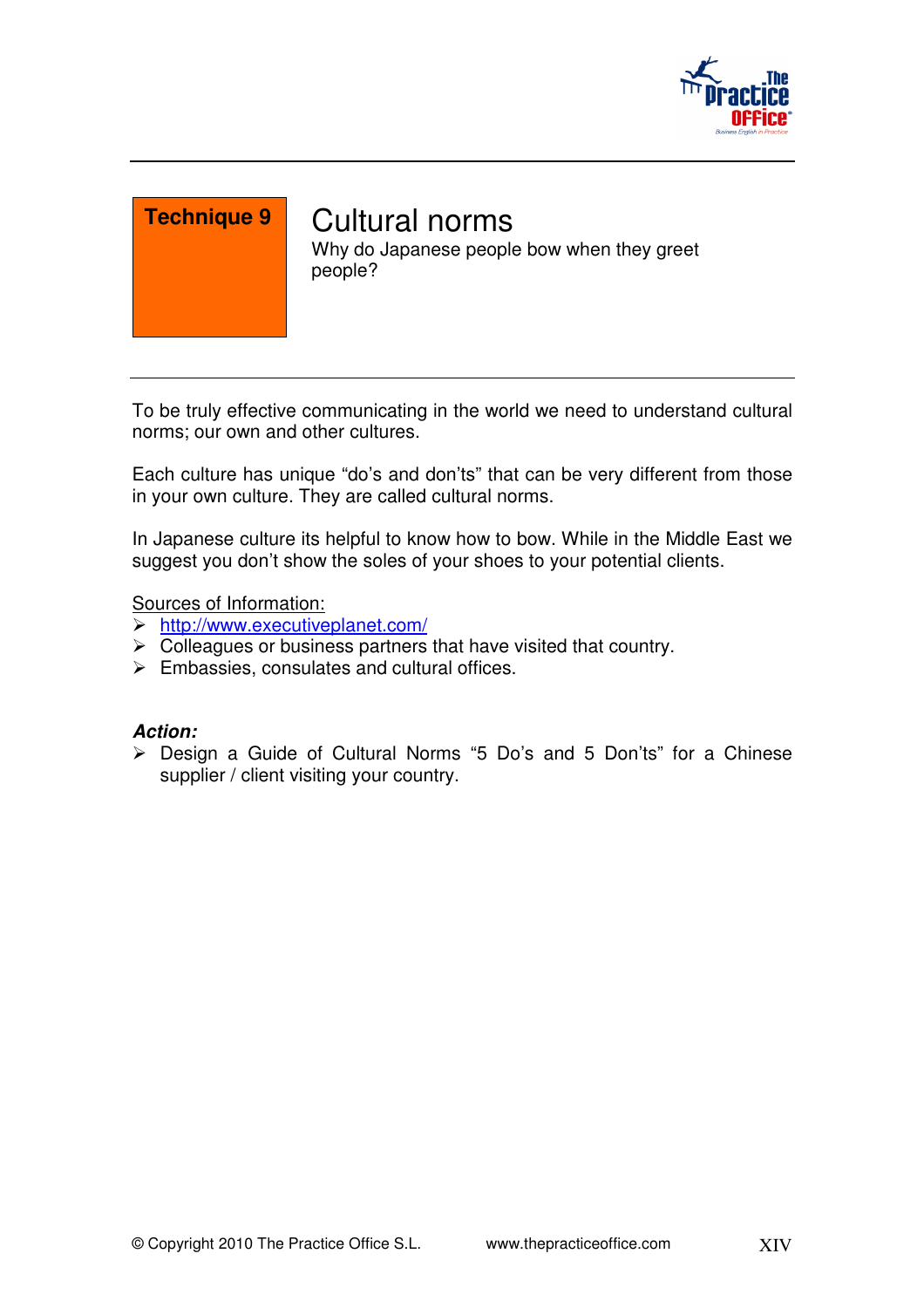

Communication Techniques

Monroe's Motivated Sequence

Have you ever heard of "Monroe's Motivated Sequence"?

It's a simple communication technique used by sales people to persuade.

### **1. Attention**

Get the attention of your audience using a detailed story, shocking example, dramatic statistic, quotations, etc

### **2. Need**

Show that the problem about which you are speaking exists, that it is significant, and that it won't go away by itself. Use statistics, examples, etc. Convince your audience that there is a need for action to be taken.

### **3. Satisfy**

You need to solve the issue. Provide specific and viable solutions that the government or communities can implement to solve the problem.

### **4. Visualization**

Tell the audience what will happen if the solution is implemented or does not take place. Be visual and detailed.

### **5. Action**

Tell the audience what action they can take personally to solve the problem.

- $\triangleright$  Practice Monroe's communication technique.
- $\triangleright$  E.g. Try it in a meeting or presentation and write down how you used it and the result.